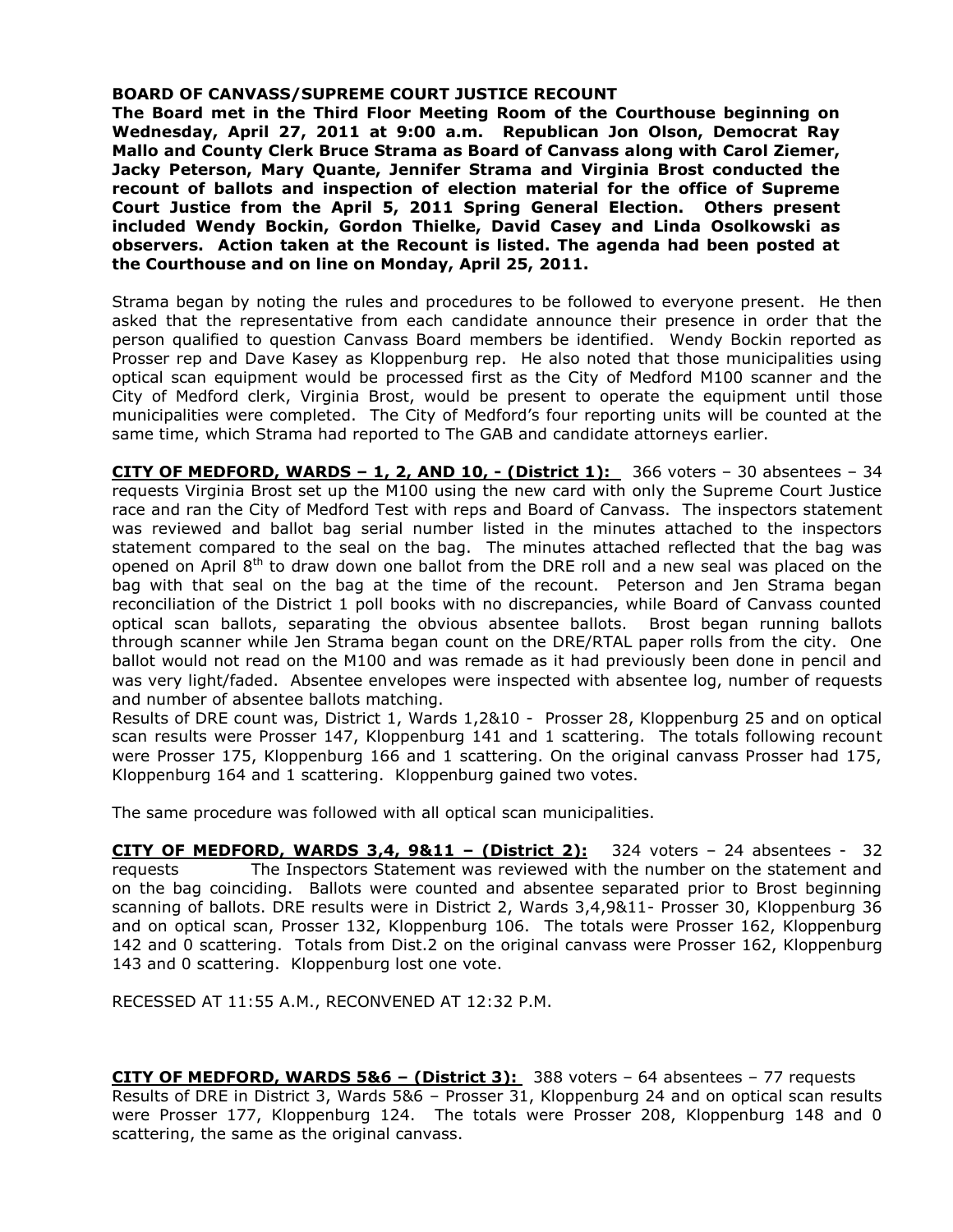**CITY OF MEDFORD, WARDS 7&8 – (District 4):** 339 voters – 13 absentees – 15 requests The DRE results for District 4, Wards 7&8 – Prosser 27, Kloppenburg 30 and on optical scan Prosser 147, Kloppenburg 124. The totals were Prosser 174, Kloppenburg 154 and 0 scattering, the same as the original canvass.

# **TOWN OF MEDFORD, WARDS 1-3:** 977 voters – 28 absentees – 29 requests

Results of the DRE were Prosser 157, Kloppenburg 75 and one Scattering, from the optical scan results were Prosser 411, Kloppenburg 238 and 2 scattering. The Town of Medford also had 44 paper ballots which resulted in 32 for Prosser and 12 for Kloppenburg following tabulation. The totals from the Town of Medford were Prosser 600, Kloppenburg 325 and 3 scattering the same as the original canvass.

# **THE RECOUNT ADJOURNED AT 4:28 P.M.**

**RECOUNT WAS CALLED TO ORDER AT 9:00 A.M. ON THURSDAY, APRIL 28, 2011 AT 9:00 A.M. WITH LESTER LEWIS TAKING JON OLSON'S PLACE ON THE BOARD OF CANVASS AS OLSON HAD PRIOR COMMITMENTS THAT MORNING AND WOULD RETURN AT NOON. TAMARA FUCHS REPLACED JACKY PETERSON AS A TABULATOR.**

# **TOWN OF LITTLE BLACK, WARDS 1&2:** 396 voters – 15 absentees – 15 requests

The DRE results were Prosser 135, Kloppenburg 81 and on optical scan Prosser 90 and Kloppenburg 72. The number of ballots on the report of the optical scan equipment was 168 on both Election Night and during the recount but the totals varied by 2 votes. On Election Night Prosser received 88 votes and during the recount was credited with 90 votes. The totals were Prosser 225 and Kloppenburg 153 and 0 scattering. The original canvass showed Prosser with 223 and Kloppenburg with 153 and 0 scattering. Prosser gained 2 votes.

# **TOWN OF RIB LAKE, WARDS 1&2:** 200 voters – 0 absentees - 0 requests

The DRE results were Prosser 84, Kloppenburg 36 and on optical scan Prosser 54, Kloppenburg 24. The totals were Prosser 138 and Kloppenburg 60 and 0 scattering, the same as the original canvass.

# **TOWN OF WESTBORO, WARD 1:** 175 voters – 4 absentees – 4 requests

DRE totals were Prosser 62, Kloppenburg 29 with optical scan results showing Prosser with 46, Kloppenburg 33. The totals were Prosser 108, Kloppenburg 62, 0 scattering, the same as the original canvass. A copy of ballots printed from the DRE flashcard was used to tally the votes from the DRE as several paper jams were experienced and all of the ballots may not have been on the Real Time Audit Log printed on Election Day.

# **VILLAGE OF RIB LAKE, WARD 1:** 172 voters – 13 absentee – 14 requests

DRE results were Prosser 47, Kloppenburg 40 and optical scan results of Prosser 40, Kloppenburg 40. The totals from the Village of Rib Lake were Prosser 87, Kloppenburg 80, 0 scattering, the same as the original canvass.

The remaining municipalities used paper ballots and the DRE, with paper ballots segregated by candidate and tallied by Board of Canvass members.

# **TOWN OF AURORA, WARD 1:** 80 voters – 0 absentees – 0 requests

The DRE totals were Prosser 33, Kloppenburg 23 and from paper, Prosser 14 Kloppenburg 10. The totals were Prosser 47, Kloppenburg 33 and 0 scattering, the original canvass.

# **TOWN OF BROWNING, WARDS 1&2:** 323 voters – 13 absentees – 13 requests

The DRE totals were Prosser with 166, Kloppenburg 75 and paper ballots tallies showed Prosser with 36 and Kloppenburg with 22. The totals were Prosser 203, Kloppenburg 97 and 0 scattering, the same as the original canvass. A copy of ballots printed from the DRE flashcard was used to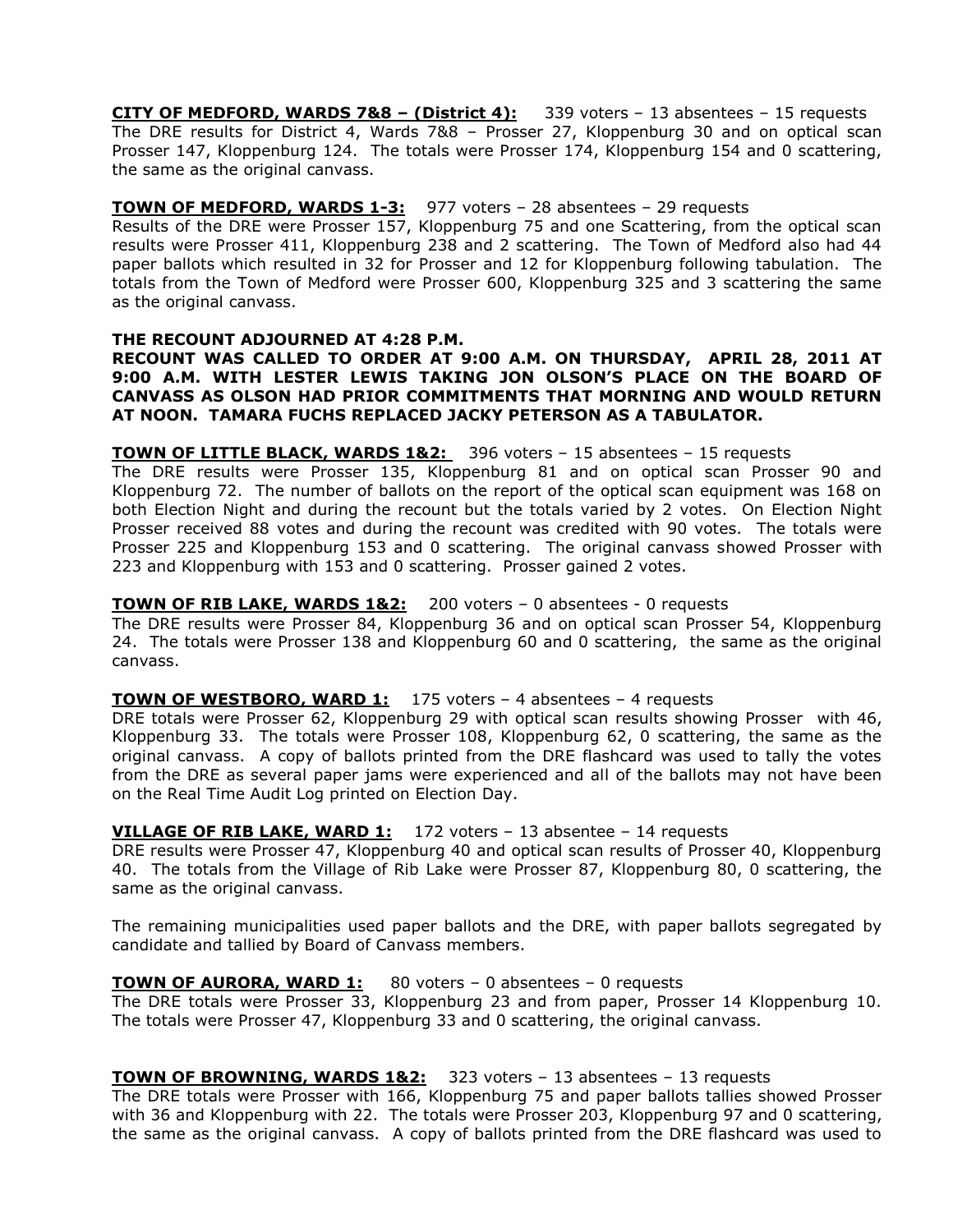tally the votes from the DRE as a paper jam was experienced and all of the ballots may not have been on the Real Time Audit Log printed on Election Day.

# **The recount was recessed at 11:48 a.m. and reconvened at 12:30 p.m. with Lester Lewis replacing Ray Mallo on the Board of Canvass as Mallow had prior commitments. Jon Olson had returned as the third member of the Board of Canvass.**

# **TOWN OF CHELSEA, WARD 1:** 269 voters – 8 absentees – 8 requests

The DRE totals were Prosser 129, Kloppenburg 74 and 1 scattering. Paper count showed Prosser with 34 and Kloppenburg with16. The totals were Prosser 163, Kloppenburg 90 and 1 scattering. The original canvass had Prosser with 164, Kloppenburg with 89 and 1 scattering. Prosser lost 1 vote and Kloppenburg gained one vote.

# **TOWN OF CLEVELAND, WARD 1:** 76 voters – 4 absentees – 4 requests

The DRE totals were Prosser 36, Kloppenburg 19 and paper totals of Prosser 18, Kloppenburg 1 and 1 scattering. The totals were Prosser 54, Kloppenburg 20 and 1 scattering, the same as the original canvass.

A copy of ballots printed from the DRE flashcard was used to tally the votes from the DRE as the election inspectors had put the paper in backwards when changed later in the day and all of the ballots would not have been on the Real Time Audit Log printed on Election Day.

# **TOWN OF DEER CREEK WARDS, 1&2:** 245 voters – 3 absentees 3 – requests

DRE totals were Prosser 104, Kloppenburg 31 and paper ballot totals were Prosser 59 and Kloppenburg 33. The original paper tally had given the incorrect number of 61 Prosser, which upon review should have been 59. The totals were Prosser 163, Kloppenburg 64 and 0 scattering. The original canvass had given Prosser 165 and Kloppenburg 64 and 0 scattering. Prosser lost 2 votes.

# **TOWN OF FORD, WARD 1:** 64 voters – 0 absentees – 0 requests

DRE totals were Prosser 13, Kloppenburg 5 and on paper ballots Prosser had 20, Kloppenburg24 and 1 scattering. The totals were Prosser 33, Kloppenburg 29 and 1 scattering. The original canvass totals were Prosser 33, Kloppenburg 29 and 0 scattering. Scattering gained 1.

#### **TOWN OF GOODRICH, WARD 1:** 163 voters – 6 absentees – 6 requests

DRE results were Prosser 92, Kloppenburg 35 and on paper Prosser had 27, Kloppenburg 5. The totals were Prosser 119, Kloppenburg 40 and 0 scattering, the same as the original canvass.

#### **TOWN OF GREENWOOD, WARD 1:** 121 voters – 0 absentees – 0 requests

DRE totals were Prosser 59, Kloppenburg 27 and on paper Prosser 14, Kloppenburg 18 and 1 scattering. The totals were Prosser 73, Kloppenburg 45 and one scattering. Candidate totals were the same as the original canvass, but there was 1 scattering not listed on original canvass. A copy of ballots printed from the DRE flashcard was used to tally the votes from the DRE as a paper jam was experienced at approximately 7 p.m. and all of the ballots may not have been on the Real Time Audit Log printed on Election Day.

#### **TOWN OF GROVER, WARD 1:** 103 voters – 11 absentees – 11 requests

DRE totals were Prosser 67, Kloppenburg 20 and on paper Prosser 6, Kloppenburg 4. The totals were Prosser 73 Kloppenburg 24 and 0 scattering, the same as the original canvass.

## **TOWN OF HAMMEL, WARDS 1&2:** 301 – voters – 21 absentees – 22 requests

DRE totals were Prosser 156, Kloppenburg 74 and on paper Prosser 33, Kloppenburg 17. The totals were Prosser 189, Kloppenburg 91 and 0 scattering, the same as the original canvass.

## **The recount was adjourned at 4:30 p.m.**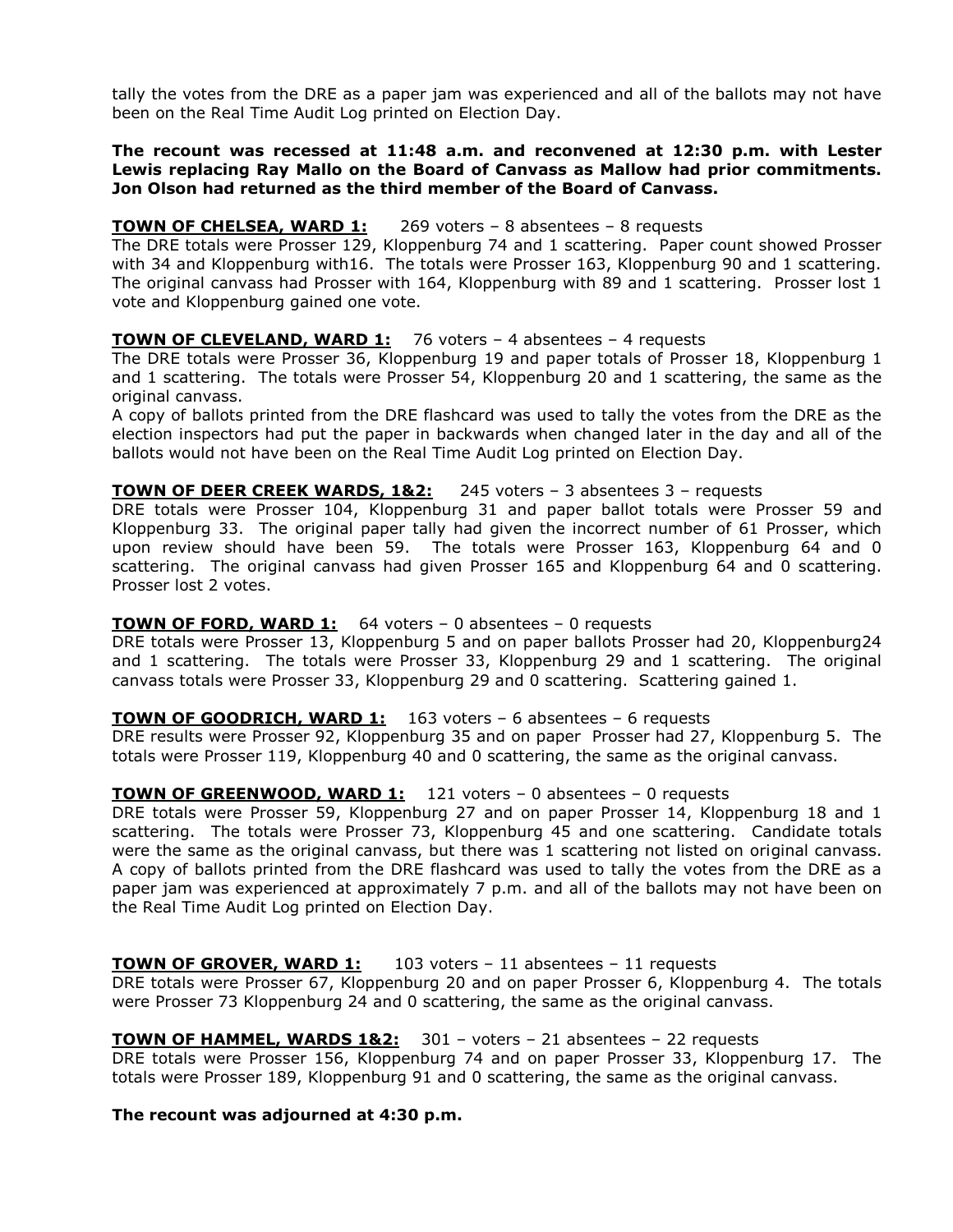**The recount was called to order at 9:00 a.m. on Friday April 29, 2011. Original Board of Canvass members Ray Mallo, Jon Olson and Bruce Strama were present along with Jacky Peterson, Mary Quante, Jennifer Strama and Tamara Fuchs as tabulators.**

# **TOWN OF HOLWAY, WARD 1:** 183 total voters – 3 absentees – 4 requests

DRE totals were Prosser 117, Kloppenburg 58 and on paper Prosser 2, Kloppenburg 5. The totals were Prosser 117, Kloppenburg 58 and 0 scattering, the same as the original canvass.

## **TOWN OF JUMP RIVER, WARD 1:** 125 voters - 9 absentees - 9 requests

DRE totals were Prosser 55, Kloppenburg 44 and on paper Prosser 3, Kloppenburg 8. The totals were Prosser 58, Kloppenburg 52 and 0 scattering, the same as the original canvass.

# **TOWN OF MAPLEHURST, WARDS 1&2:** 75 voters – 4 absentees – 4 requests

DRE totals were Prosser 32, Kloppenburg 18 and on paper Prosser 16, Kloppenburg 7. The totals were Prosser 48, Kloppenburg 25 and 0 scattering, the same as the original canvass.

# **TOWN OF MCKINLEY, WARD 1:** 68 voters – 2 absentees – 2 requests

DRE totals were Prosser 33, Kloppenburg 9 and on paper Prosser 18, Kloppenburg 7. The totals were Prosser 51, Kloppenburg 16 and 0 scattering. The tally of paper ballots had been incorrect as initially reported by the municipality. The original canvass had Prosser with 51 and Kloppenburg with 15 and 0 scattering, so Kloppenburg gained 1 vote.

## **TOWN OF MOLITOR, WARD 1:** 144 voters – 10 absentees – 10 requests

The DRE totals were Prosser 74, Kloppenburg 52 and on paper Prosser 7, Kloppenburg 3. The totals were Prosser 81, Kloppenburg 55 and 0 scattering, the same as the original canvass.

#### **TOWN OF PERSHING, WARD 1:** 42 voters – 0 absentees – 0 requests

The DRE totals were Prosser 16, Kloppenburg 21 and on paper Prosser 2, Kloppenburg 0. The totals were Prosser 18, Kloppenburg 21 and 0 scattering, the same as the original canvass. A copy of ballots printed from the DRE flashcard was used to tally the votes from the DRE as the election inspectors had put the paper in backwards when changed later in the day and all of the ballots would not have been on the Real Time Audit Log printed on Election Day.

#### **TOWN OF ROOSEVELT, WARD 1:** 125 voters – 8 absentees – 8 requests

The DRE totals were Prosser 42, Kloppenburg 46 and on paper Prosser 17, Kloppenburg 13. The totals were Prosser 59, Kloppenburg 59 and 0 scattering, the same as the original canvass.

**The recount recessed from noon until 1:00 p.m. after beginning recount in the Town Taft and confirming that the initial RTAL tape was not included in the ballot bag. Strama called the Town of Taft Clerk who was able to locate the tape which included 8 voters. The tape had been errantly placed with other election supplies from Election Night and was delivered to the recount location for counting. The inspectors statement had noted that the paper had been changed at 10 a.m. allowing the Board of Canvass's determination that the 8 ballots were missing during that timeframe. The same members of the Board of Canvass and same tabulators were present following the recess.**

#### **TOWN OF TAFT, WARD 1:** 122 voters – 11 absentees – 11 requests

The DRE totals were Prosser 26, Kloppenburg 26 and on paper Prosser 41, Kloppenburg 25. The totals were Prosser 67, Kloppenburg 51 and 0 scattering, the same as the original canvass.

# **VILLAGE OF GILMAN, WARD 1:** 90 voters - 4 absentees – 4 requests

DRE totals were Prosser 28, Kloppenburg 41 and on paper Prosser 11, Kloppenburg 9. The totals were Prosser 39, Kloppenburg 50 and 0 scattering, the same as the original canvass.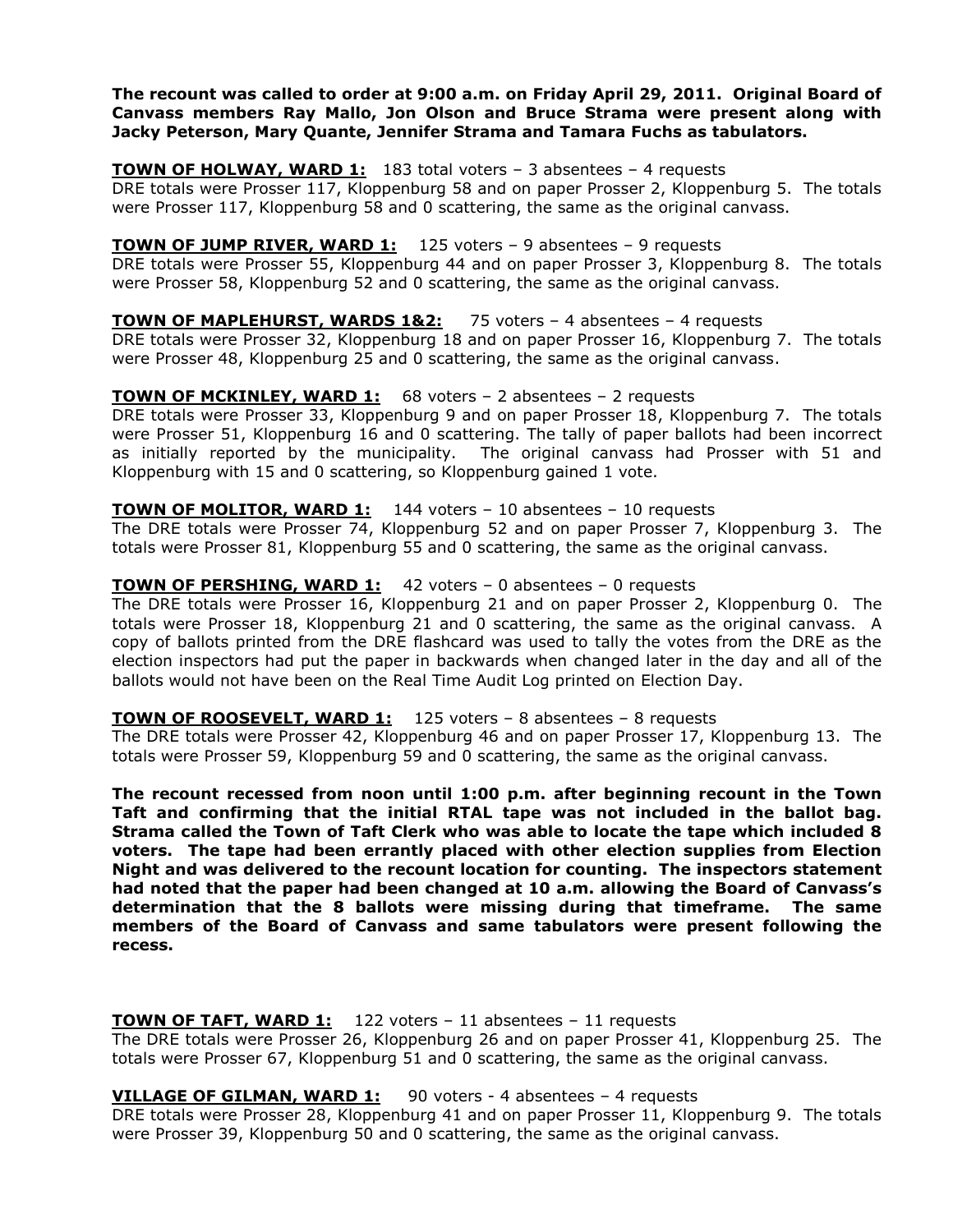# **VILLAGE OF LUBLIN, WARD 1:** 45 voters – 3 absentees – 3 requests

The DRE totals were Prosser 14, Kloppenburg 12 and 1 scattering and on paper Prosser 13, Kloppenburg 1. The totals were Prosser 27, Kloppenburg 13 and 1 scattering. The original canvass had Prosser with 28, Kloppenburg with 13 and 1 scattering. Prosser lost 1 vote which was incorrect on paper ballot tally sheet received from the municipality on Election Night.

# **VILLAGE OF STETSONVILLE, WARD 1:** 166 voters – 6 absentees – 6 requests

The DRE totals were Prosser 72, Kloppenburg 64 and on paper Prosser 19, Kloppenburg 6. The totals were Prosser 91, Kloppenburg 70 and 0 scattering, the same as the original canvass. A copy of ballots printed from the DRE flashcard was used to tally the votes from the DRE as a paper jam was experienced and all of the ballots may not have been on the Real Time Audit Log printed on Election Day.

Bruce P. Strama, Taylor County Clerk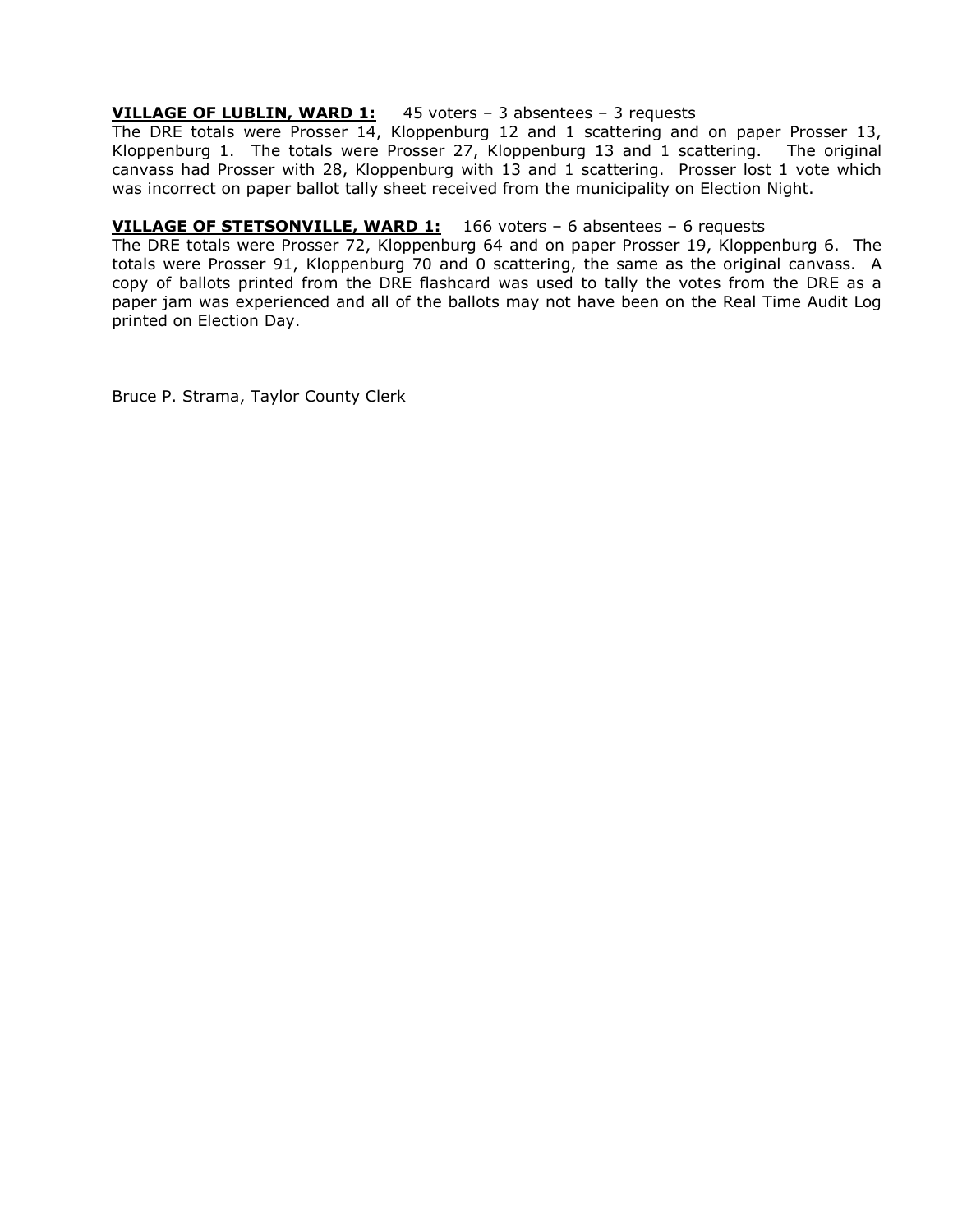# **BOARD OF CONVASS**

**The board met in the West Entrance Meeting Room on the Courthouse on Thursday April 13, 2011 at 8:30 am. Republican Jon Olson, Democrat Ray Mallo and County Clerk Bruce Strama conducted the canvass of the returns of the City of Medford, District3, Wards 5&6 from the April 5, 2011 Spring Election. Action taken at the Board of Canvass is listed. Sue Shore, Paul Shore and Callie Tomczyk were also present.**

Board members reviewed the information received from the third district, Wards 5&6 from the City of Medford where a ballot had been drawn due to a voter receiving two ballots and voting on both, requiring the drawdown. A copy of the ballot drawn which included one vote for Joanne F. Kloppenburg was also viewed and board members agreed that one vote for Kloppenburg should be deducted from the original Canvass conducted on April 7, 2011. One vote was removed from the original canvass total of 2,291 for Kloppenburg for a new total of 2,290. With that being the only change board members signed the amended Canvass which will be submitted to the Government Accountability Board.

The board of canvass adjourned at 9:39 am.

Bruce P. Strama, County Clerk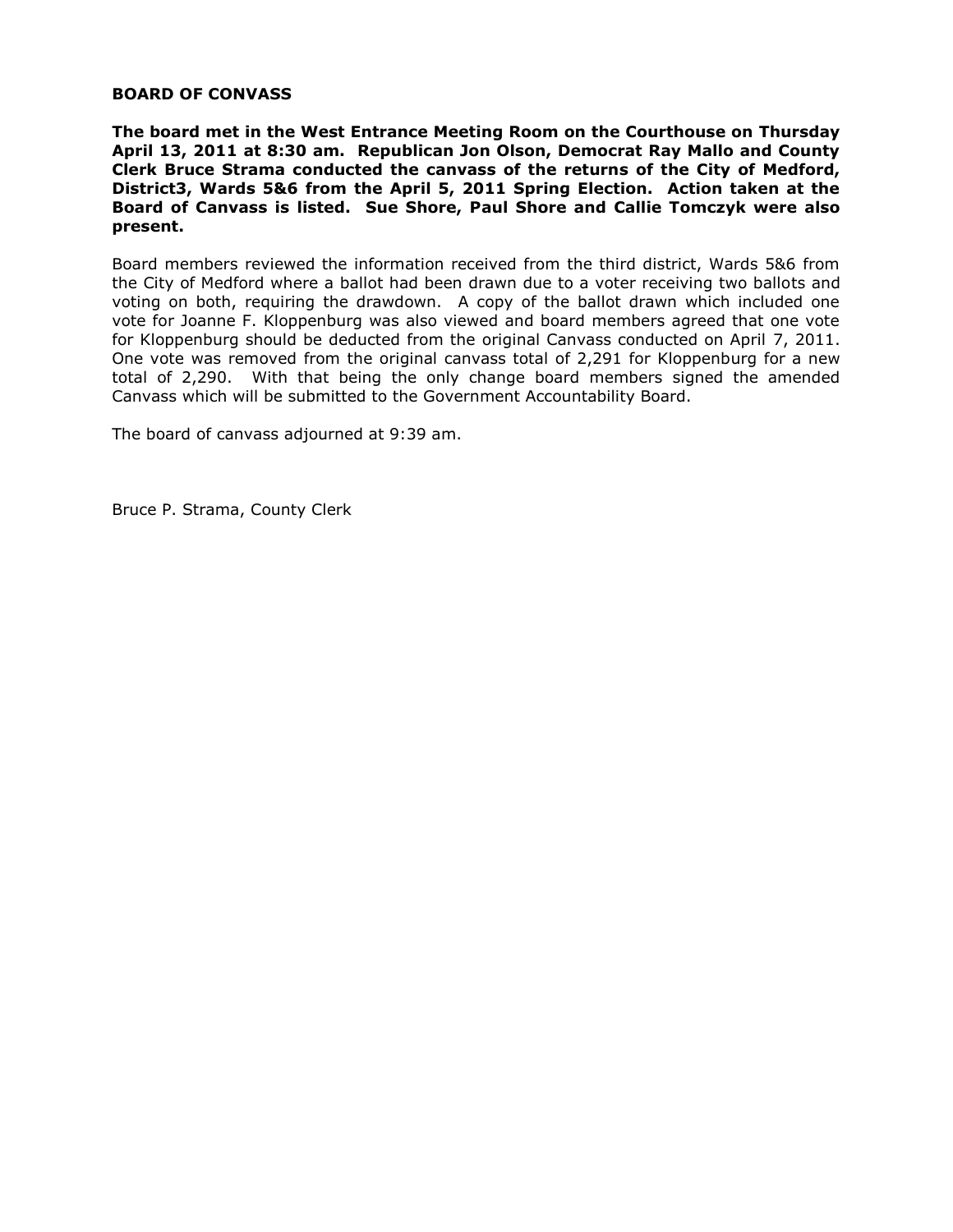# **BOARD OF CANVASS**

**The Board met in the West Entrance Meeting Room of the Courthouse on Thursday, April 7, 2011 at 9:00 a.m. Republican Jon Olson, Democrat Ray Mallo, Deputy County Clerk Carol Ziemer and Taylor County Clerk Bruce Strama conducted the canvass of the returns of the 2011 Spring General Election.**

There were no amendments made to the original report. Notes made during the canvass did include.

- 1. Goodrich; No initials for seal placement on GAB-104
- 2. Grover; Missing memory device # on GAB-104
- 3. Holway; Voter unit  $#$  not entered
- 4. Maplehurst; No rejected or provisional ballot envelopes
- 5. McKinley; No voting unit #
- 6. Pershing; No initials for seal placement on GAB-104
- 7. Roosevelt; No "0" Tape, was noted on GAB-104
- 8. Lublin; Returned all envelopes, but only signed the "Used Cert. Env." and did not include voting unit #

The board of canvass adjourned at 10:28 a.m.

Bruce P. Strama, Taylor County Clerk